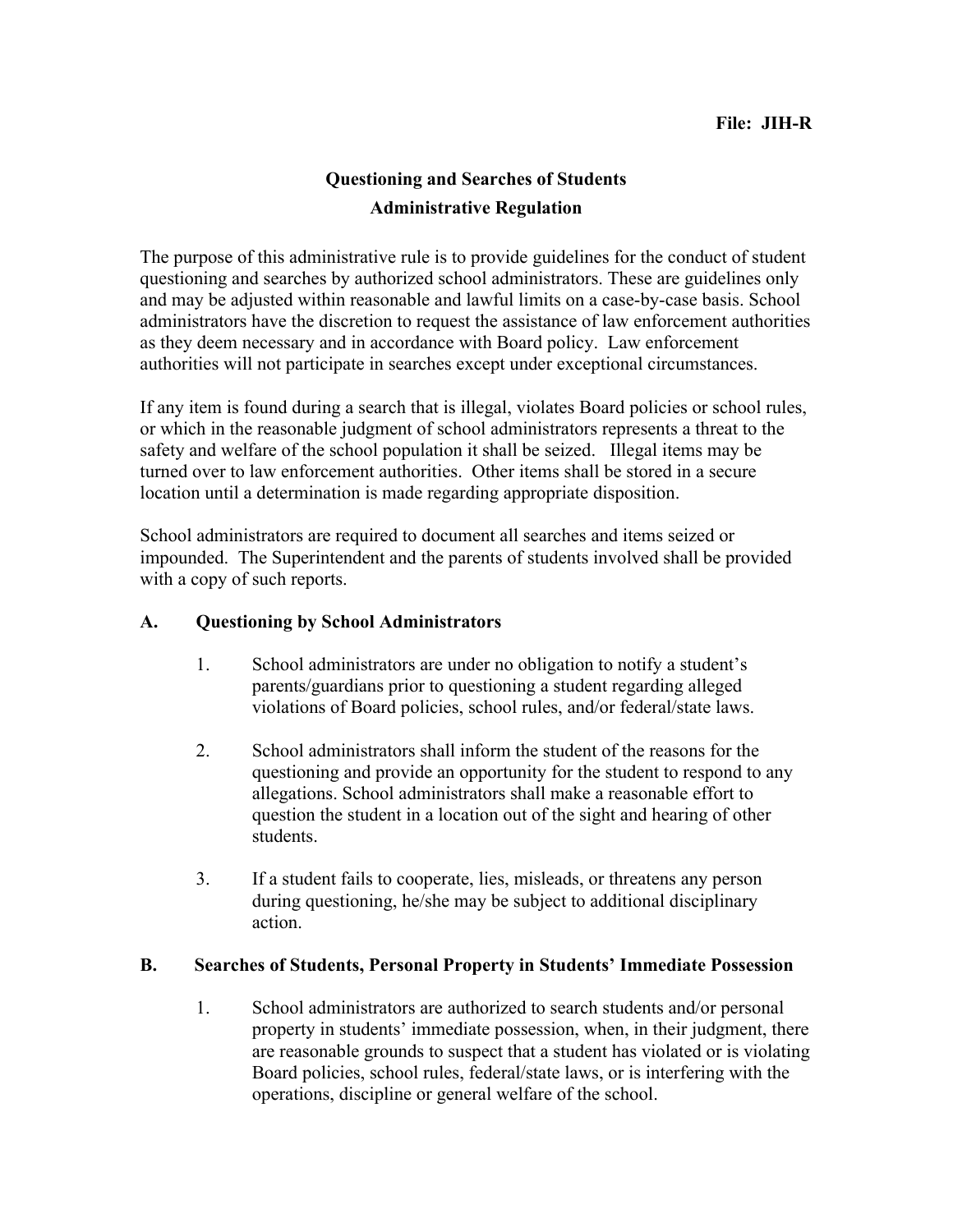- 2. All searches of students and/or their personal property shall be authorized and conducted by a school administrator in the presence of a witness, except where the circumstances render the presence of a witness impractical. A reasonable effort will be made to conduct searches out of the sight and hearing of other students.
- 3. Searches should be reasonably related to the suspected violation and no more intrusive than necessary to discover the evidence for which the search was instigated. Searches may include pat downs and searches of the student's outer clothes (e.g., pockets, jacket, shoes, hat) and personal belongings (e.g., purse, backpack, gym bag, lunch bag). The student may be given the opportunity to open any closed items or items that are not easily accessible to visual search. If the student refuses, the administrator shall open and search the items. If the search produces a reasonable suspicion of the presence of evidence, a broader search may be justified.
- 4. School administrators shall not conduct strip searches.If a strip search appears to be necessary, law enforcement authorities shall be contacted to determine the appropriate course of action.
- 5. Searches which disclose evidence that a student has violated Board policies or school rules will be addressed through school disciplinary procedures. Evidence of violation of federal/state laws may result in school disciplinary action and/or be forwarded to law enforcement authorities for possible investigation/prosecution.

### **C. Searches of Lockers, Desks, and Other School Storage Facilities**

- 1. School administrators shall consult with the Superintendent prior to conducting random searches. Students have no expectation of privacy in school storage facilities or for any items placed in such storage facilities. School administrators have the authority to inspect and search storage facilities and their contents on a random basis, with or without reasonable suspicion, and without notice or consent.
- 2. Searches of individual student lockers, desks, or other storage facilities and their contents based upon reasonable suspicion will be conducted in the presence of the student and a witness, if practical under the circumstances of the search. A reasonable effort will be made to conduct searches out of the sight and hearing of other students. The student may be given the opportunity to open any closed items or items that are not easily accessible to visual search. If the student refuses, the administrator shall open and search the items.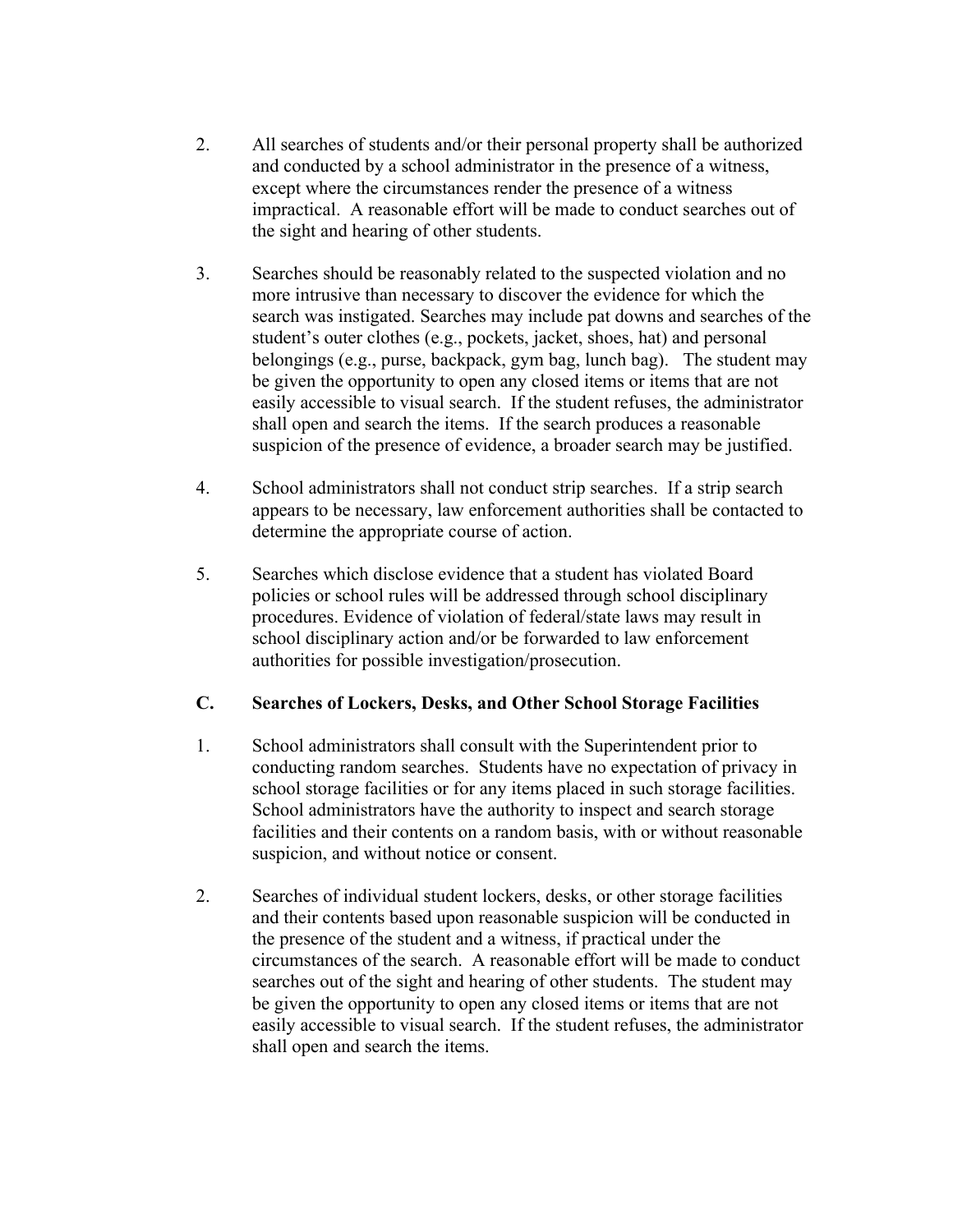3. Any search which discloses evidence that a student has violated Board policies or school rules will be addressed through school disciplinary procedures. Evidence of violation of federal/state laws may result in school disciplinary action and/or be forwarded to law enforcement authorities for possible investigation/prosecution.

## **D. Patrolling of Parking Lots and Searching Vehicles**

- 1. Students may drive vehicles to school and park in designated areas in accordance with school rules. School administrators retain the authority to patrol parking lots.
- 2. If school administrators have a reasonable suspicion that a vehicle which a student has parked at school contains evidence that the student has or is violating Board policies or school rules, or federal/state laws, and/or there is a substantial threat to the welfare and safety of the schools, a school administrator will search the vehicle in the presence of a witness, except where the circumstances make the presence of a witness impractical.
- 3. If practical, the student should be present during the search. A reasonable effort will be made to conduct searches out of the sight and hearing of other students. The student may be given the opportunity to open any closed items or items that are not easily accessible to visual search. If the student refuses, the administrator shall open and search the items.

## **E. Canine Patrols and Searches**

- 1. The Superintendent may authorize canine patrols to take place anywhere on school property, including in hallways and parking lots, if he/she deems it advisable to maintain a safe and orderly school environment and/or to discourage drugs, weapons and/or other illegal substances or items from being brought onto school grounds.
- 2. Only certified canines and handlers may be used.
- 3. Whenever possible, canine patrols will be scheduled to minimize disruption of the academic program and risk of contact with students.
- 4. When canine patrols take place during the school day, teachers will be notified prior to the initiation of a canine patrol to keep students in their classrooms during the patrol. Any students in the parking lot, or anywhere outside of a classroom, prior to a canine patrol will be instructed to report to the school office or appropriate classroom. Students will remain in the designated area until released by a school administrator.